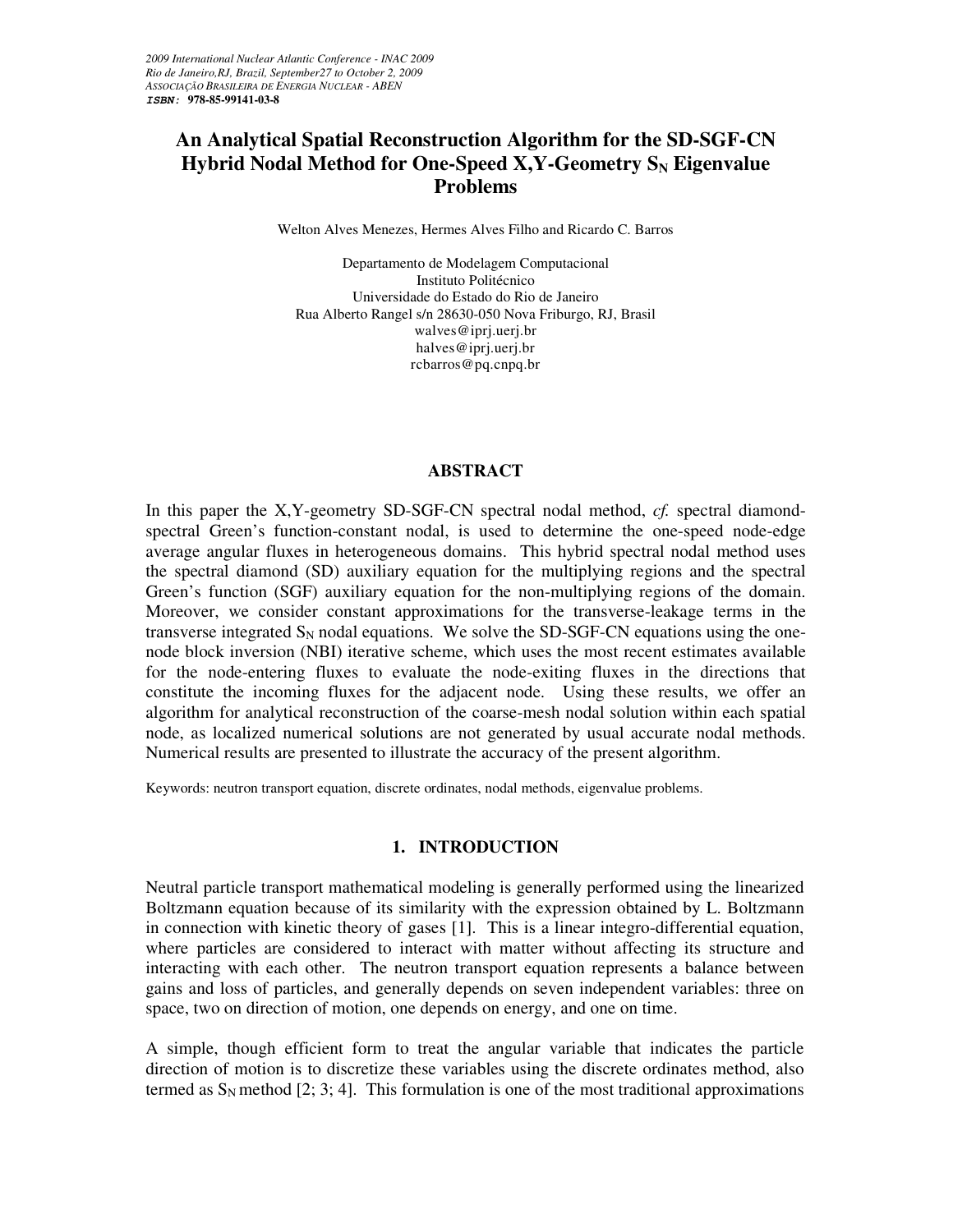in neutron transport theory. The  $S_N$  formulation in based on the discretization of the angular variables, taking the transport equation in a discrete set of directions (discrete ordinates). The angular integrals that appear in the source terms are numerically approximated by quadrature formulas.

In this work we use the  $S_N$  "Spectral Diamond-Spectral Green's Function-Constant Nodal (SD-SGF-CN) method for one-speed X,Y-geometry model. This coarse-mesh method is based on the use of standard spatially discretized  $S_N$  balance equations [5] and two types of auxiliary equations that preserve the nodal general solutions. In the non-multiplying regions, e.g., the reflector, we use the spectral Green's function (SGF) auxiliary equations. In the multiplying regions, e.g., the fuel assemblies, we use the spectral diamond (SD) auxiliary equations. Moreover, we consider constant approximations for the transverse-leakage terms in the transverse integrated  $S_N$  nodal equations. This hybrid characteristic of the SD-SGF method improves both the numerical stability and the convergence rate of the inner iterations in coarse-mesh calculations. In the inner iterations we use the non-conventional NBI iterative scheme, *cf.* the "one-node block inversion", and in the outer iterations we use the power method [6].

The main advantage of the use of nodal methods, in particular the SD-SGF-CN method, is the reduction of the number of points in the discretized equations. This generally implies sharp reduction in execution time and allocation of computer memory compared with traditional fine-mesh methods applied to transport problems [5; 7; 8]. In contrast to the gain in efficiency of coarse-mesh methods, detailed information in the profile of the numerical solution are not provided. To go around this drawback, we use the coarse-mesh numerical solution as generated by the SD-SGF-CN method, to derive an algorithm for the reconstruction of within node dominant solution.

An outline of the remainder of this paper follows. In section 2, we describe the within node analytical reconstruction scheme we offer in this paper. In section 3, we show numerical results to a typical model problem and a number of concluding remarks are given in section 4.

# **2. THE WITHIN NODE ANALYTICAL RECONSTRUCTION SCHEME**

# **2.1 Analytical Spatial Reconstruction Scheme**

Let us consider an arbitrary spatial grid  $\Gamma_x \times \Gamma_y$  defined on a rectangular domain *D* of length *L* and height *H* as shown in Figure 1. The spatial grid is composed of  $I \times J$  spatial nodes  $D_{i,j}$  of length  $h_{xi}$  and height  $h_{yi}$ .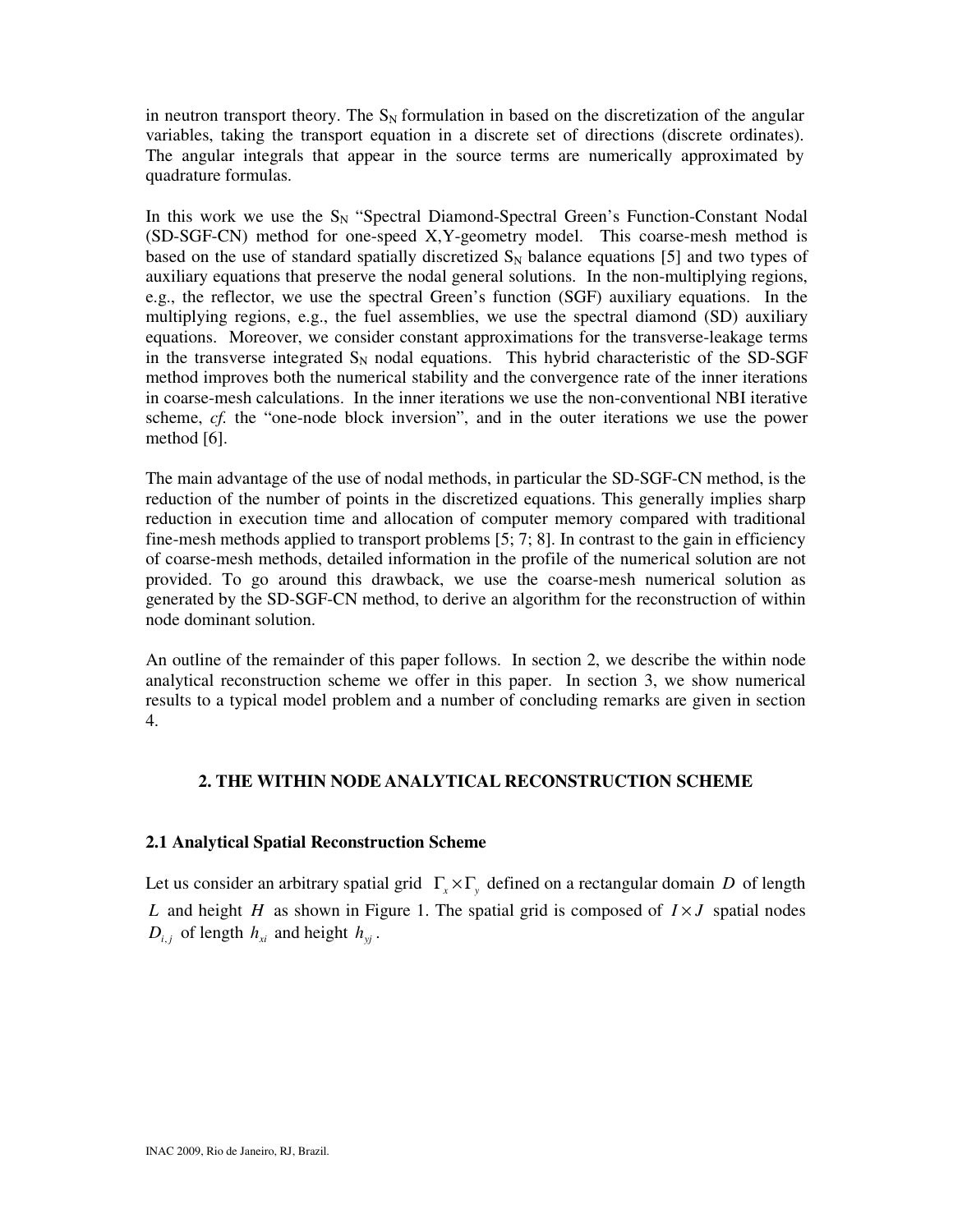

**Figure 1. Spatial Grid**  $\Gamma_x \times \Gamma_y$ 

Now we consider the discrete ordinates  $(S_N)$  equations with isotropic scattering defined in an arbitrary node  $D_{i,j}$ .

$$
\left[\mu_m \frac{\partial}{\partial x} + \eta_m \frac{\partial}{\partial y} + \sigma_T(x, y)\right] \psi_m(x, y) = \frac{\sigma_s(x, y)}{4} \sum_{n=1}^M \psi_n(x, y) \omega_n + \frac{\nu \sigma_f(x, y)}{4k_{\text{eff}}} \sum_{n=1}^M \psi_n(x, y) \omega_n,
$$
\n
$$
(1)
$$
\n
$$
(x, y) \in \Gamma_x \times \Gamma_y, \quad m = 1: M.
$$

Here the notation is standard and we use the level symmetric quadrature set [5]. Integrating Eq.(1) over the spatial directions *y* and *x* on the sides of the nodes  $D_{i,j}$  and considering constant approximations for the transverse-leakage terms, we obtain the  $S_N$ transverse-integrated nodal equations

$$
\mu_m \frac{d}{dx} \widetilde{\psi}_{m,j}(x) + \sigma_{Ti,j} \widetilde{\psi}_{m,j}(x) = \frac{\sigma_{i,j}(k_{\text{eff}})}{4} \sum_{n=1}^M \widetilde{\psi}_{n,j}(x) \omega_n - \frac{\eta_m}{h_{yj}} \left[ \widetilde{\psi}_{m,i,j+\frac{1}{2}} - \widetilde{\psi}_{m,i,j-\frac{1}{2}} \right] , \quad (2)
$$
  

$$
\eta_m \frac{d}{dy} \widetilde{\psi}_{m,i}(y) + \sigma_{Ti,j} \widetilde{\psi}_{m,i}(y) = \frac{\sigma_{i,j}(k_{\text{eff}})}{4} \sum_{n=1}^M \widetilde{\psi}_{n,i}(y) \omega_n - \frac{\mu_m}{h_{xi}} \left[ \widetilde{\psi}_{m,i+\frac{1}{2},j} - \widetilde{\psi}_{m,i-\frac{1}{2},j} \right] ,
$$

 $m = 1 : M$ , (3)

where we have defined the node-edge average angular flux

$$
\widetilde{\psi}_{m,j}(x) \equiv \frac{1}{h_{yj}} \int_{y_{j-\lambda'_2}}^{y_{j+\lambda'_2}} \psi_m(x, y) dy \quad , \tag{4}
$$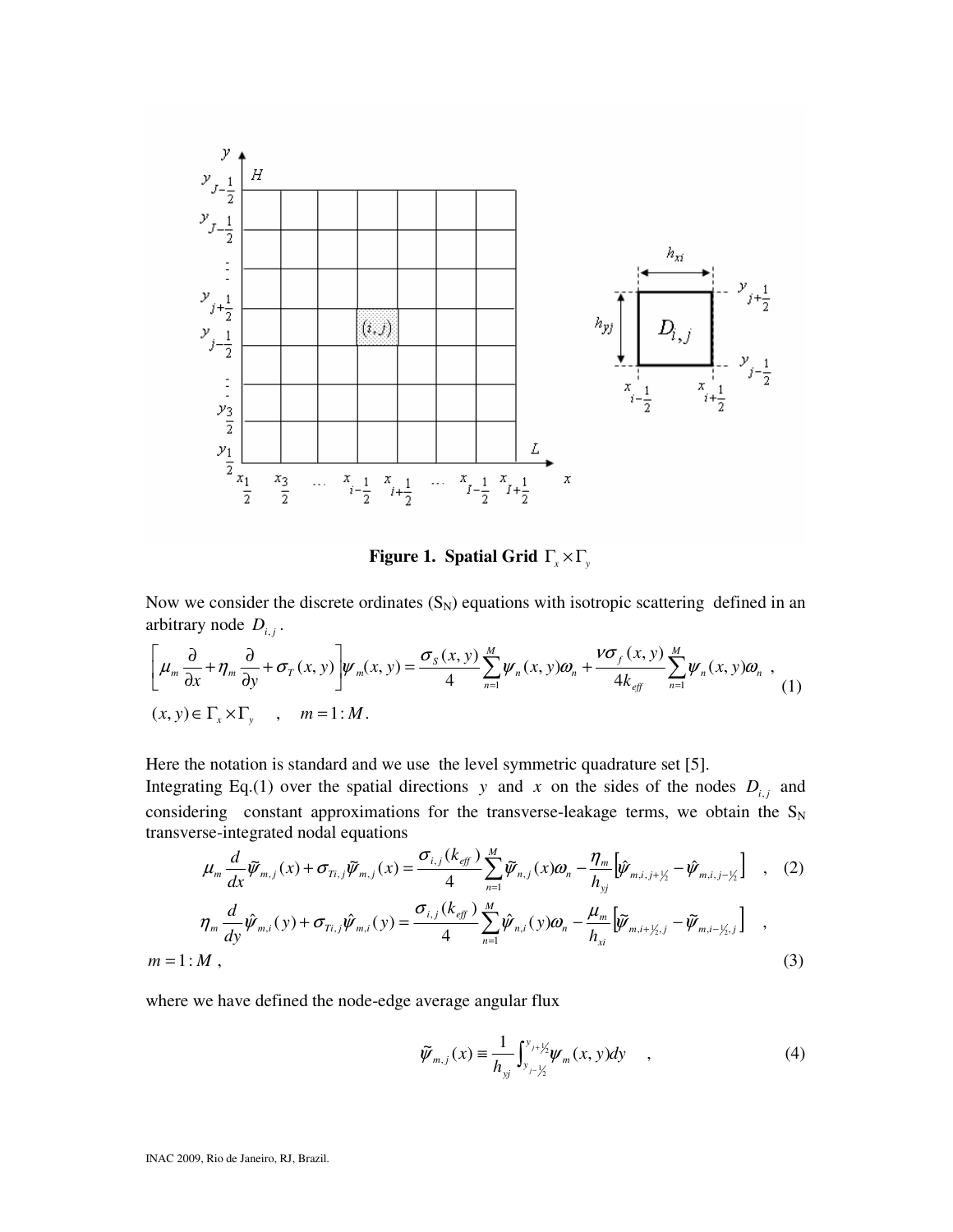$$
\hat{\psi}_{m,i}(y) = \frac{1}{h_{xi}} \int_{y_{i} - y_{2}}^{y_{i} + y_{2}} \psi_{m}(x, y) dx
$$
 (5)

The expressions of the general solutions of Eqs.(2-3) can be written respectively by

$$
\widetilde{\psi}_{m,j}(x) = \widetilde{\psi}_{m,i,j}^P + \widetilde{\psi}_{m,j}^H(x) \quad , \tag{6}
$$

$$
\hat{\psi}_{m,i}(y) = \hat{\psi}_{m,i,j}^P + \hat{\psi}_{m,i}^H(y) \quad , \tag{7}
$$

where the superscript *P* denotes the particular solution and the superscript *H* the homogeneous solution. A more detailed description of how we have calculated the particular solution and homogeneous solution is provided in Ref. [10-12].

A limitation of coarse-mesh methods, e.g., spectral-nodal methods, is the generation of neutron-flux profile in specific points inside the spatial nodes. Though precise, these methods do not provide detailed information in neutron flux profile. Traditionally, this information is obtained using the computationally expensive fine-mesh methods. An efficient alternative is to use a nodal method to generate angular fluxes at the node edges and with these results make a within-node reconstruction [9; 10]. To reconstruct the neutron scalar flux inside an arbitrary node  $D_{i,j}$ , we must evaluate expression

$$
\phi_k(u) = \frac{1}{4} \sum_{n=1}^{M} \psi_{n,k}(u) \omega_n \quad , \tag{8}
$$

where  $k = i$  (or *j*),  $u = y$  (or *x*), and  $u \in [u_{l-\frac{1}{2}}; u_{l+\frac{1}{2}}]$ , whit  $l = j$  (or *i*). Therefore, if  $k = i \implies u = y \implies l = j$ , consequently

$$
\phi_k(u) = \hat{\phi}_i(y) = \frac{1}{4} \sum_{n=1}^{M} \hat{\psi}_{n,i}(y) \omega_n, \quad y \in [y_{j+\frac{1}{2}}; y_{j-\frac{1}{2}}].
$$
\n(9)

A similar result is obtained for  $k = j$ .

The starting point for the analytical reconstruction scheme is the definition of the complex kernel of the local  $S_N$  operator. Let us denote the complex kernel by

$$
K_j \equiv [\psi(u) \ / \ T_j \psi(u) = 0 \ , \ u \in \Gamma_{i,j} ] \ , \tag{10}
$$

where  $T_j$  is the local  $S_N$  operator and the square brackets indicate the linear space spaned by  $\psi(u)$ . After a spectral analysis of the transverse-integrated  $S_N$  equations, we can determine a basis for the complex M-dimensional linear space. This set of M linearly independent functions can be expressed by

$$
B_j \equiv [\psi_l(u) \ / \ T_j \psi_l(u) = 0 \ , \ u \in \Gamma_i \times \Gamma_j \ , \ l = 1:M], \tag{11}
$$

where  $\psi_l(u)$  is an element of a basis of  $K_j$  given by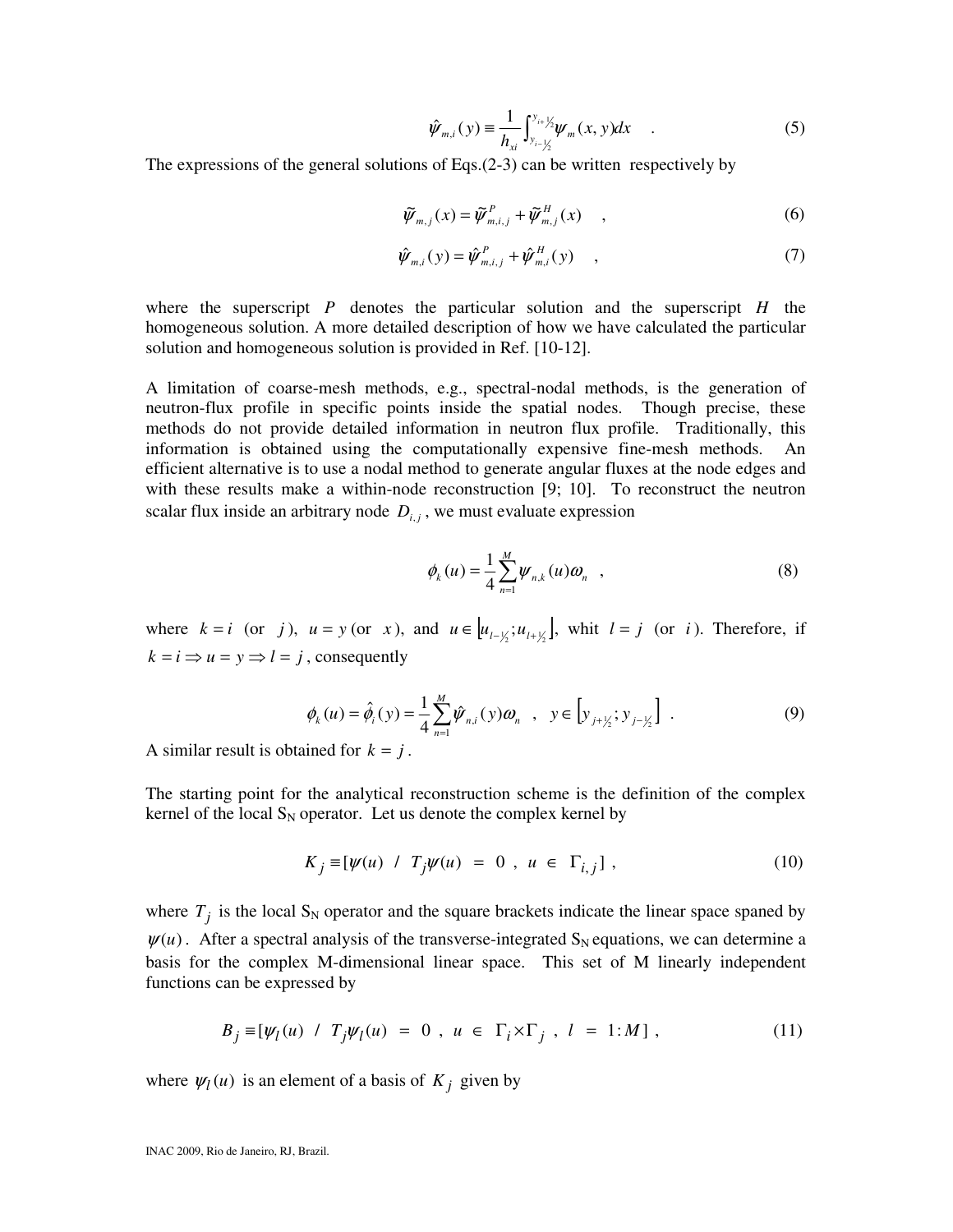$$
\psi_{l}(u) \equiv [\psi_{1,1,\nu_{l}}(u) \ \psi_{1,2,\nu_{l}}(u) \ \dots \ \psi_{2,1,\nu_{l}}(u) \ \psi_{2,2,\nu_{l}}(u) \ \dots \ \psi_{M,k,\nu_{l}}(u) \ ]^{T}, \quad (12)
$$

where we have defined

$$
\psi_{m,k,\nu_i}(u) = \psi_{m,k}(u,\nu_i) \; , \; m,l = 1:M \; , \tag{13}
$$

and  $\psi_{m,k,\nu}(u)$  is considered to determine the analytical solution of the homogeneous S<sub>N</sub> transverse-integrated equations, with eigenvalues  $\nu$  belonging to the spectrum of the S<sub>N</sub> operator.

Considering these definitions, the general analytical solution of the  $S_N$  transverse-integrated nodal equations appears as

$$
\psi_{m,k}(u) = \psi_{m,k,k}^{p,u}, \quad + \sum (\alpha_l^u + i\beta_l^u) a_m^u(\nu_l) \exp(-\frac{\sigma_{Ti,j}u}{\nu_l}) \quad , \quad m = 1:M \quad . \tag{14}
$$

The offered scheme aims to determine the coefficients  $(\alpha_l^u + i \beta_l^u)$  in Eq.(14). These coefficients are unique solution of a system of M linear equations, which is obtained from Eq.(14). This analysis is based on the nature of the  $S_N$  spectrum, which leads to a matrix of order M associated with a system of M linear equations. Therefore, we refer to this matrix as the local matrix for reconstruction.

To obtain the matrices for local reconstruction and the right-hand side vectors, we review the field of complex numbers of Eq.(14). Considering the real and imaginary parts of Eq.(14), we write

$$
\psi_{m,k}'(u) = \sum_{l=1}^{M} (\alpha_l^u + i \beta_l^u) [\Re e \ \psi_{m,k,\nu_l}(u) + \Im m \ \psi_{m,k,\nu_l}(u)], \ m = 1: M \ . \tag{15}
$$

where  $\Re e \psi_{m,k,\nu}(u)$  e  $\Im m \psi_{m,k,\nu}(u)$  are defined as the real and imaginary parts of the expression of  $\psi_{m, k, v_i}(u)$  and define

$$
\psi_{m,k}'(u) = \psi_{m,k}(u) - \psi_{m,k,k'}^{p,u}(u), \quad m = 1:M
$$
 (16)

After some algebra in Eq.(14), we obtain

$$
\psi_{m,k}^{'}(u) = \sum_{l=1}^{M} \{ [\alpha_l^u \Re e \ \psi_{m,k,\nu_l}(u) - \beta_l^u \Im m \ \psi_{m,k,\nu_l}(u)] + i [\beta_l^u \Re e \ \psi_{m,k,\nu_l}(u) + \alpha_l^u \Im m \ \psi_{m,k,\nu_l}(u)] \}, \quad m=1:M
$$
\n(17)

Equation (17) is the starting point for the analysis we describe. To illustrate, let us consider the two types of spectra: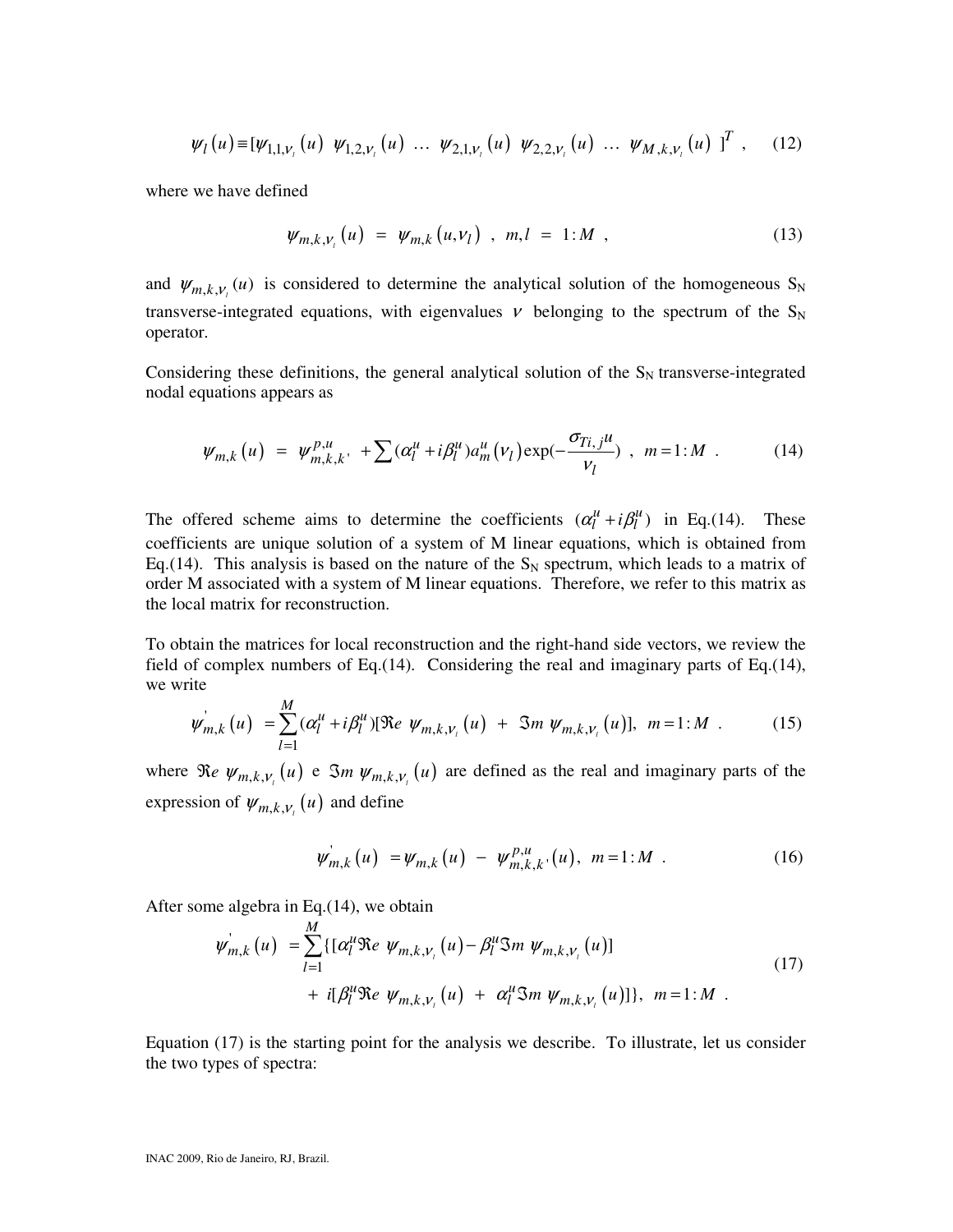#### 1. Real spectrum

For this type of spectrum, the imaginary part of eigenfunctions  $\psi_{m,k,\nu}(u)$  is equal to zero and hence Eq.(17) is given by

$$
\psi_{m,k}'(u) = \sum_{l=1}^{M} \{ [\alpha_l^u \Re e \ \psi_{m,k,\nu_l}(u) - \beta_l^u \Im m \ \psi_{m,k,\nu_l}(u)] \ , \ m=1: M \ . \tag{18}
$$

Since the dominant solution is a real function, we write

$$
\sum_{l=1}^{M} \beta_{l}^{u} \psi_{m,k,\nu_{l}}(u) = 0 \, , \, m = 1 : M \, . \tag{19}
$$

Since these eigenfunctions constitute a linearly independent set in  $K_j$ , the constants  $\beta_l^u$  are equal to zero for all *l* . Therefore, Eq.(18) appears as

$$
\psi_{m,k}'(u) = \sum_{l=1}^{M} \alpha_l^u \Re e \ \psi_{m,k,\nu_l}(u) \ , \ m = 1:M \ . \tag{20}
$$

Equation (20) can be identified as a system of M linear equations in M unknowns  $\alpha_l^u$ . Each system has coefficients given by the values of the eigenfunctions  $\psi_{m,k,\mathcal{V}_i}(u)$  and the righthand side vector is given by the numerical solution for  $\psi_{m,k}^{'}(u)$  generated by the SD-SGF-CN coarse-mesh nodal method at the region edges for reconstruction. The system for the  $\alpha_l^u$ in matrix form appears as

$$
\begin{bmatrix}\n\psi_{1Q,\nu_{1}}^{k-\gamma_{2}} & \psi_{1Q,\nu_{2}}^{k-\gamma_{2}} & \cdots & \psi_{1Q,\nu_{M}}^{k-\gamma_{2}} \\
\psi_{4Q,\nu_{1}}^{k-\gamma_{2}} & \psi_{3Q,\nu_{2}}^{k-\gamma_{2}} & \cdots & \psi_{4Q,\nu_{M}}^{k-\gamma_{2}} \\
\psi_{2Q,\nu_{1}}^{k+\gamma_{2}} & \psi_{1Q,\nu_{2}}^{k+\gamma_{2}} & \cdots & \psi_{2Q,\nu_{M}}^{k+\gamma_{2}} \\
\psi_{3Q,\nu_{1}}^{k+\gamma_{2}} & \psi_{3Q,\nu_{2}}^{k+\gamma_{2}} & \cdots & \psi_{3Q,\nu_{M}}^{k+\gamma_{2}}\n\end{bmatrix}\n\begin{bmatrix}\n\alpha_{1Q}^{u} \\
\alpha_{1Q}^{u} \\
\alpha_{2Q}^{u} \\
\alpha_{3Q}^{u}\n\end{bmatrix} = \begin{bmatrix}\n\psi_{1Q}^{k-\gamma_{2}} \\
\psi_{1Q}^{k-\gamma_{2}} \\
\psi_{2Q}^{k+\gamma_{2}} \\
\psi_{2Q}^{k+\gamma_{2}} \\
\psi_{3Q}^{k+\gamma_{2}}\n\end{bmatrix},
$$
\n(21)

where  $\psi_{m}^{k-\frac{1}{2}}$  $\mathcal{V}_1$ *k*  $\psi_{m,v_1}^{k-\frac{1}{2}}$  and  $\psi_{m,v_1}^{k+\frac{1}{2}}$  $\mathcal{V}_1$ *k*  $\psi_{m,V_i}^{k+\frac{1}{2}}$  are the values of the eigenfunctions  $\psi_{m,V_i}(u)$  at the region edges in one fixed spatial direction x or y. The right-hand side vector of Eq. (21) corresponds to the coarse-mesh numerical solutions generated by the SD-SGF-CN code. We remark that the subscript 1Q is defined as the first quadrant of the Cartesian coordinate system and an element of the first row of the coefficient matrix for the particular case of  $N = 4$  and hence  $M = 12$ , is expressed by

$$
\psi_{1Q,\nu_{i}}^{k-\frac{1}{2}} = [\psi_{1,\nu_{i}}^{k-\frac{1}{2}} \ \psi_{2,\nu_{i}}^{k-\frac{1}{2}} \ \psi_{3,\nu_{i}}^{k-\frac{1}{2}} \ ]^{T}.
$$
\n(22)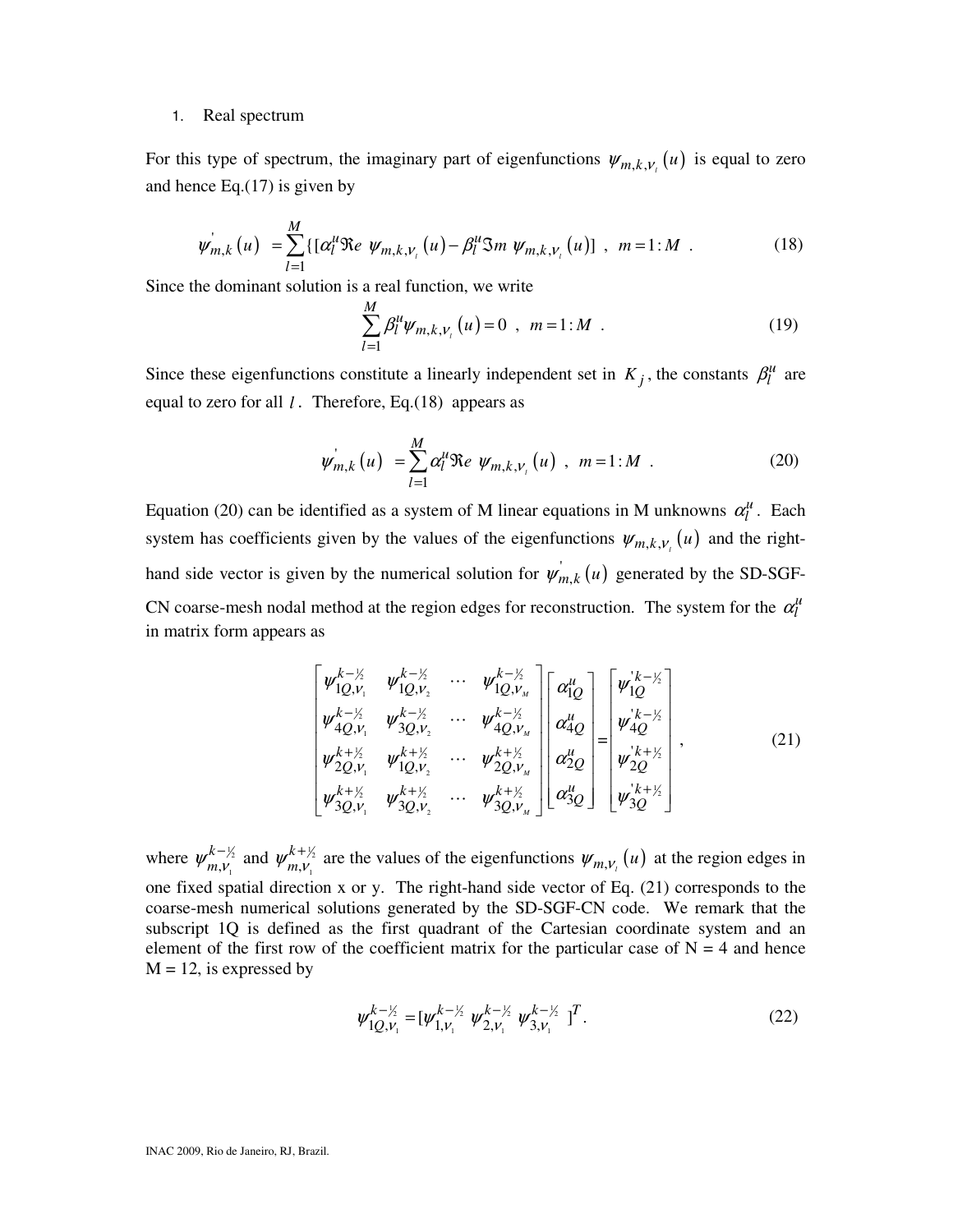The system (21) is solved for the coefficients  $\alpha_l^u$  and so a complete description of the dominant analytical solution  $\psi_m(u)$  in  $\Gamma_{i,j}$  is obtained.

2. Spectrum consists of a pair of purely imaginary eigenvalues and  $\frac{N-2}{2}$ 2  $\frac{N-2}{N}$  pairs of real eigenvalues

For simplicity, we order the eigenvalues such that the first 2 eigenvalues correspond to the pair of purely imaginary eigenvalues. Therefore, Eq. (17) is expressed by

$$
\psi_{m,k}^{'}(u) = \sum_{l=1}^{2} \{ [\alpha_{l}^{u} \Re e \ \psi_{m,k,V_{l}}(u) - \beta_{l}^{u} \Im m \ \psi_{m,k,V_{l}}(u)] + i [\beta_{l}^{u} \Re e \ \psi_{m,k,V_{l}}(u) + \alpha_{l}^{u} \Im m \ \psi_{m,k,V_{l}}(u)] \} + \sum_{l=3}^{M} [\alpha_{l}^{u} \psi_{m,k,V_{l}}(u) + i \beta_{l}^{u} \psi_{m,k,V_{l}}(u)] ,
$$
\n(23)

where  $\Im m \psi_{m,k,\lambda_i} (u) = 0$  for  $l = 3 : M$ .

The S<sub>N</sub> spectrum has the property that  $\psi_{m,k,\lambda_i}(u)$  is complex conjugate of  $\psi_{m,k,-\lambda_i}(u)$ , i.e.,

$$
\Re e \ \psi_{m,k,\lambda_i}(u) = \Re e \ \psi_{m,k,-\lambda_i}(u) \quad , \tag{24}
$$

and

$$
\mathfrak{Im} \ \psi_{m,k,\lambda_i}(u) = -\mathfrak{Im} \ \psi_{m,k,-\lambda_i}(u) \tag{25}
$$

By substituting these results into Eq.(23), we obtain

$$
\psi_{m,k}^{'}(u) = [(\alpha_1^u + \alpha_2^u)\Re e \ \psi_{m,k,\nu_i}(u) + (\beta_1^u - \beta_2^u)\Im m \ \psi_{m,k,\nu_i}(u)] + i[(\beta_1^u + \beta_2^u)\Re e \ \psi_{m,k,\nu_i}(u) + (\alpha_1^u - \alpha_2^u)\Im m \ \psi_{m,k,\nu_i}(u)] + \sum_{l=3}^M [\alpha_l^u \psi_{m,k,\nu_l}(u) + i\beta_l^u \psi_{m,k,\nu_l}(u)].
$$
\n(26)

Considering the real and imaginary parts of Eq (26), we obtain

$$
\Re e \ \psi_{m,k,\nu_i}(u) = [(\alpha_1^u + \alpha_2^u) \Re e \ \psi_{m,k,\nu_i}(u) + (\beta_1^u - \beta_2^u) \Im m \ \psi_{m,k,\nu_i}(u)] + \sum_{l=3}^M \alpha_l^u \psi_{m,k,\nu_i}(u) ,
$$
\n(27)

and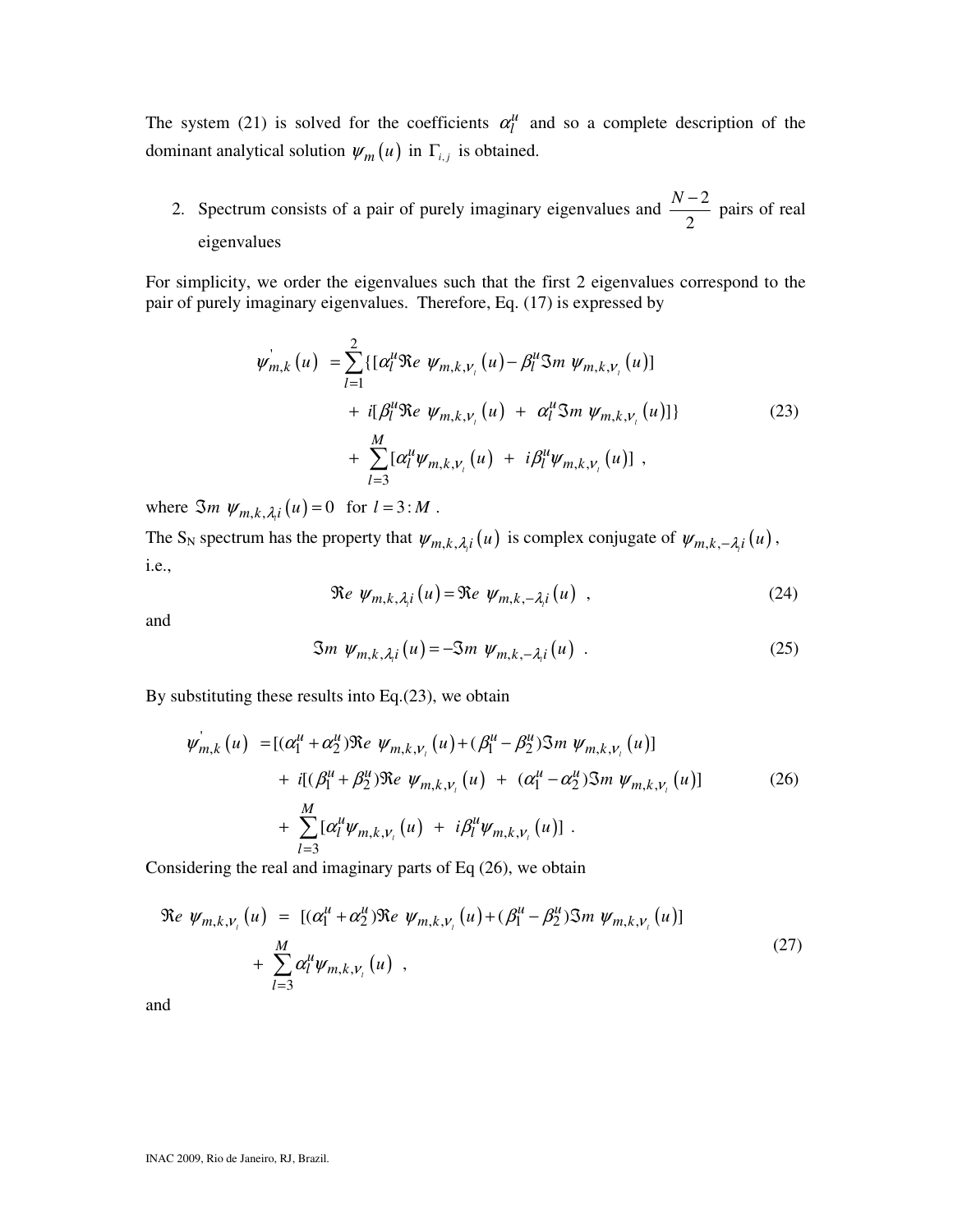$$
\Im m \psi_{m,k,\nu_i}(u) = (\beta_1^u + \beta_2^u) \Re e \psi_{m,k,\nu_i}(u) + (\alpha_1^u - \alpha_2^u) \Im m \psi_{m,k,\nu_i}(u) + \sum_{l=3}^M \beta_l^u \psi_{m,k,\nu_i}(u) .
$$
 (28)

Following the same reasons we set to derive Eqs. (18) and (19), we obtain from Eq. (28) the following results:

*i*) 
$$
\beta_1^u = -\beta_2^u
$$
 and  $\alpha_2^u = \alpha_1^u$ ,  
and  
*ii*)  $\beta_1^u = 0$  for  $l = 3:M$ 

Substituting these results into Eq (27) and identifying  $\Re e \psi_{m,k}(u) = \psi_{m,k}(u)$ , the general solution of the transverse integrated  $S_N$  equations in  $\Gamma_{i,j}$  can be expressed by

$$
\psi_{m,k}'(u) = [(\alpha_1^u 2\Re e \ \psi_{m,k,\nu_i}(u) - \beta_1^u 2\Im m \ \psi_{m,k,\nu_i}(u)] + \sum_{l=3}^M \alpha_l^u \psi_{m,k,\nu_l}(u) , \ m = 1:M .
$$
\n(29)

Similarly to the case (1) (real spectrum), Eq (29) is also identified with a system of M linear equations in M unknowns. In analogy to the case of real spectrum, the system for the local reconstruction scheme in matrix notation appears as

$$
\begin{bmatrix}\n2\Re e \ \psi_{1Q,\nu_1}^{k-\nu_2} & -2\Im m \ \psi_{1Q,\nu_2}^{k-\nu_2} & \cdots & \psi_{1Q,\nu_M}^{k-\nu_2} \\
2\Re e \ \psi_{4Q,\nu_1}^{k-\nu_2} & -2\Im m \ \psi_{3Q,\nu_2}^{k-\nu_2} & \cdots & \psi_{4Q,\nu_M}^{k-\nu_2} \\
2\Re e \ \psi_{2Q,\nu_1}^{k+\nu_2} & -2\Im m \ \psi_{1Q,\nu_2}^{k+\nu_2} & \cdots & \psi_{2Q,\nu_M}^{k+\nu_2} \\
2\Re e \ \psi_{3Q,\nu_1}^{k+\nu_2} & -2\Im m \ \psi_{3Q,\nu_2}^{k+\nu_2} & \cdots & \psi_{3Q,\nu_M}^{k+\nu_2}\n\end{bmatrix}\n\begin{bmatrix}\n\alpha_{1Q}^{u} \\
\alpha_{4Q}^{u} \\
\alpha_{2Q}^{u} \\
\alpha_{3Q}^{u}\n\end{bmatrix} = \n\begin{bmatrix}\n\psi_{1Q}^{k-\nu_2} \\
\psi_{4Q}^{k-\nu_2} \\
\psi_{2Q}^{k+\nu_2} \\
\psi_{3Q}^{k+\nu_2} \\
\psi_{3Q}^{k+\nu_2}\n\end{bmatrix}.\n\tag{30}
$$

Once we have obtained the coefficients  $\alpha_1^{\mu}$ ,  $\beta_1^{\mu}$  and  $\alpha_i^{\mu}$ ,  $l = 3 : M$ , we can obtain a complete description of the dominant analytical solution  $\psi_m(u)$  inside  $\Gamma_{i,j}$ .

#### **3. NUMERICAL RESULTS**

Let us consider a heterogeneous model problem as illustarted in Figure 2. The dimensions of the regions are represented in cm. We solve this problem using the SD-SGF-CN method, with standard  $S_4$  level symmetric quadrature set [5] and the NBI [11] iterative scheme. Table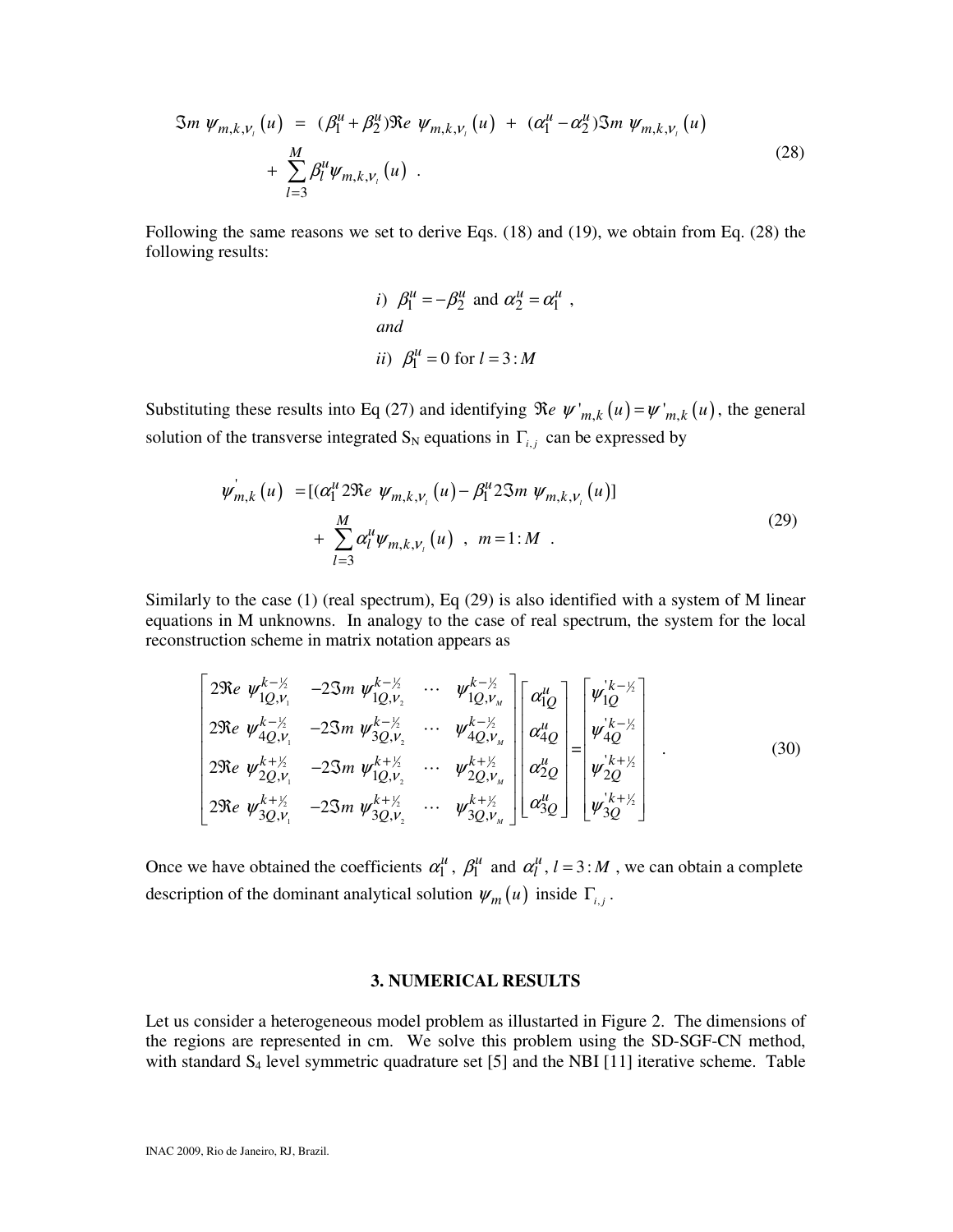1 displays the material data for the four regions. Dimensions of all macroscopic cross sections are in cm $^{-1}$ .



| <b>Table 1. Material Data for Model Problem</b> |                                |                                      |                                 |  |  |  |
|-------------------------------------------------|--------------------------------|--------------------------------------|---------------------------------|--|--|--|
| Material zone                                   | $\sigma_T$ (cm <sup>-1</sup> ) | $\sigma_{\rm S}$ (cm <sup>-1</sup> ) | $v\sigma_f$ (cm <sup>-1</sup> ) |  |  |  |
|                                                 | $2.2258910^{-1}$               | $2.2056310^{-1}$                     | $2.8328310^{-3}$                |  |  |  |
|                                                 | $2.1656610^{-1}$               | $2.1069710^{-1}$                     | $1.04347$ $10^{-2}$             |  |  |  |
|                                                 | $3.0143910^{-1}$               | $2.9606910^{-1}$                     | $5.1303610^{4}$                 |  |  |  |
|                                                 | $2.5225010^{-1}$               | $2.5079410^{-1}$                     | $0.00000010^0$                  |  |  |  |

 $a$  see Figure 2.

In Table 2 and Figure 3, 4, 5 and 6 we present, respectively, the results and profiles of the node-edge average scalar fluxes generated by the present analytical within-node reconstruction scheme using the SD-SGF-CN method.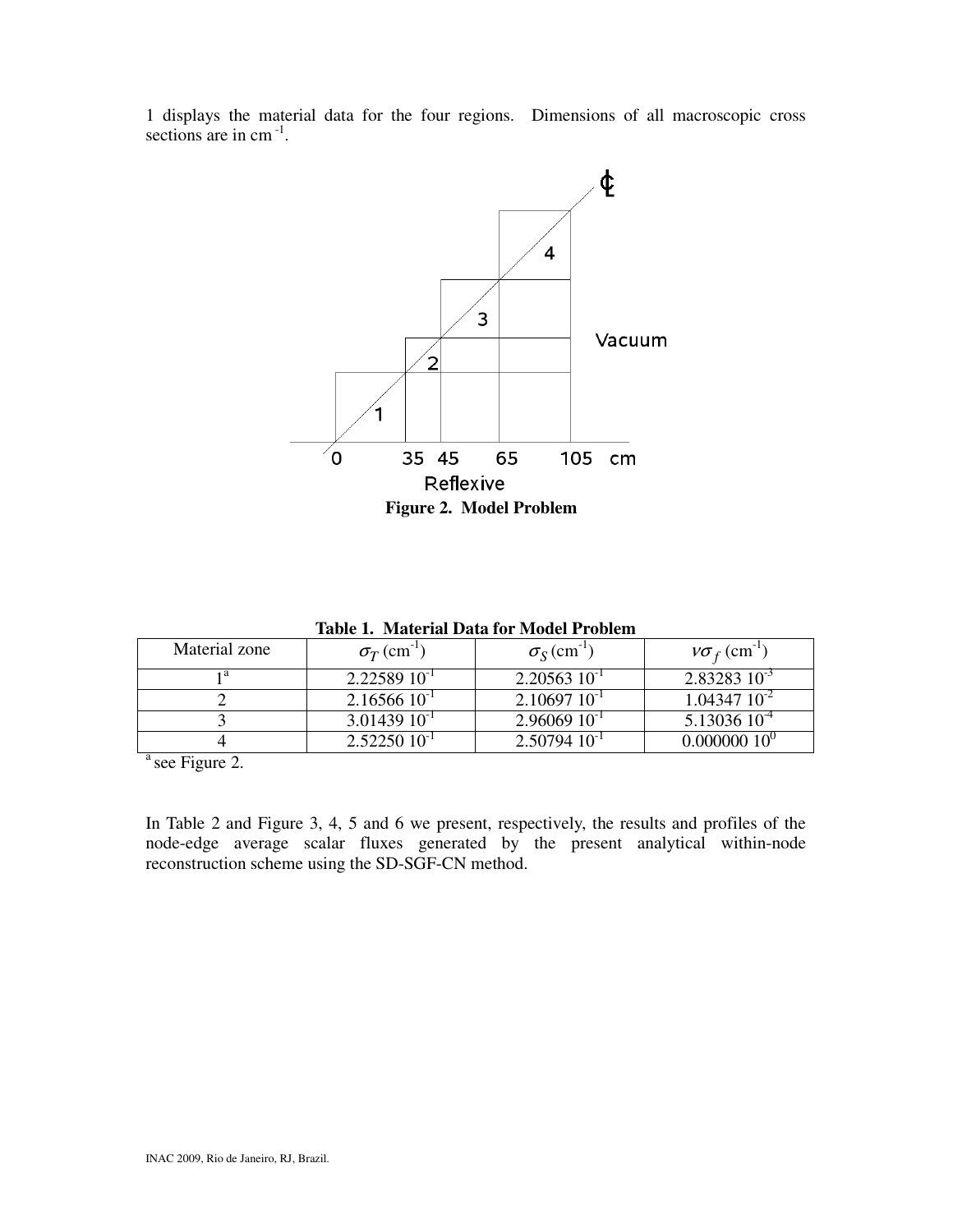| Region           | Position (cm) x | Method                    | $\phi(x)$ or $\phi(y)$    | $\delta$ (%) <sup>c</sup> |
|------------------|-----------------|---------------------------|---------------------------|---------------------------|
|                  | or $y^b$        | SD-SGF-CN                 |                           |                           |
| $1^{\mathrm{a}}$ | 0.00            | $2.255460 \ 10^3$         | $2.254297$ $10^3$         | 5.156 $10^{-2}$           |
|                  | 8.75            | $2.226970 \cdot 10^3$     | $2.223015$ $10^3$         | $1.776 \ 10^{-1}$         |
|                  | 17.50           | $2.142742 \cdot 10^3$     | $2.138869$ $10^3$         | $1.807 \ 10^{-1}$         |
|                  | 26.50           | $2.006981 \cdot 10^3$     | $2.005722\;10^3$          | $6.273$ $10^{-2}$         |
|                  | 35.0            | $1.841218\ 10^3$          | $1.841143$ $10^3$         | $4.07310^{-3}$            |
| $\mathfrak{2}$   | 0.00            | $1.32474410^{3}$          | $1.326745\ 10^3$          | $1.51010^{-1}$            |
|                  | 2.50            | 1.24541410 <sup>3</sup>   | $1.248892\ 10^3$          | $2.79310^{1}$             |
|                  | 5.00            | $1.154860\ 10^3$          | $1.154092\ 10^3$          | $6.650\ 10^{-2}$          |
|                  | 7.50            | $1.049993\ 10^3$          | 1.04552210 <sup>3</sup>   | $4.25810^{1}$             |
|                  | 10.0            | $9.27783910^2$            | $9.24196310^{2}$          | $3.86710^{1}$             |
| 3                | 0.00            | 4.139151 $10^2$           | 4.109378 $10^2$           | $7.19310$ <sup>-1</sup>   |
|                  | 5.00            | 3.308628 $10^2$           | $3.24297710^2$            | $1.984~10^{0}$            |
|                  | 10.00           | $2.61800610^2$            | $2.61820610^{2}$          | $7.63910^{3}$             |
|                  | 15.00           | $2.16800710^{2}$          | $2.13240110^2$            | $1.64210$ <sup>0</sup>    |
|                  | 20.00           | $1.693592\ 10^2$          | $1.72355310^{2}$          | $1.769~10^{0}$            |
| 4                | 0.00            | $6.65445010$ <sup>T</sup> | $6.62683310$ <sup>1</sup> | 4.150 $10^{-1}$           |
|                  | 10.00           | 4.788566 $101$            | 4.71136010 <sup>1</sup>   | $1.61210$ <sup>0</sup>    |
|                  | 20.00           | 3.15631510 <sup>1</sup>   | 3.15861510 <sup>1</sup>   | $7.287 \ 10^{-2}$         |
|                  | 30.00           | $1.70655510$ <sup>1</sup> | 1.77401610 <sup>1</sup>   | 3.953 $10^0$              |
|                  | 40.00           | $3.06870510^{0}$          | 3.347281 $10^0$           | $9.078~10^{0}$            |

**Table 2. Numerical results to the model problem**

 $a$  see Figure 2.

 $b<sup>b</sup>$  4 spatial nodes in the direction *x* and 4 spatial nodes in the direction *y*.

 $\cdot$  relative deviation.



 **Figure 3. Scalar Flux Profile in Region 1 of Figure 2.**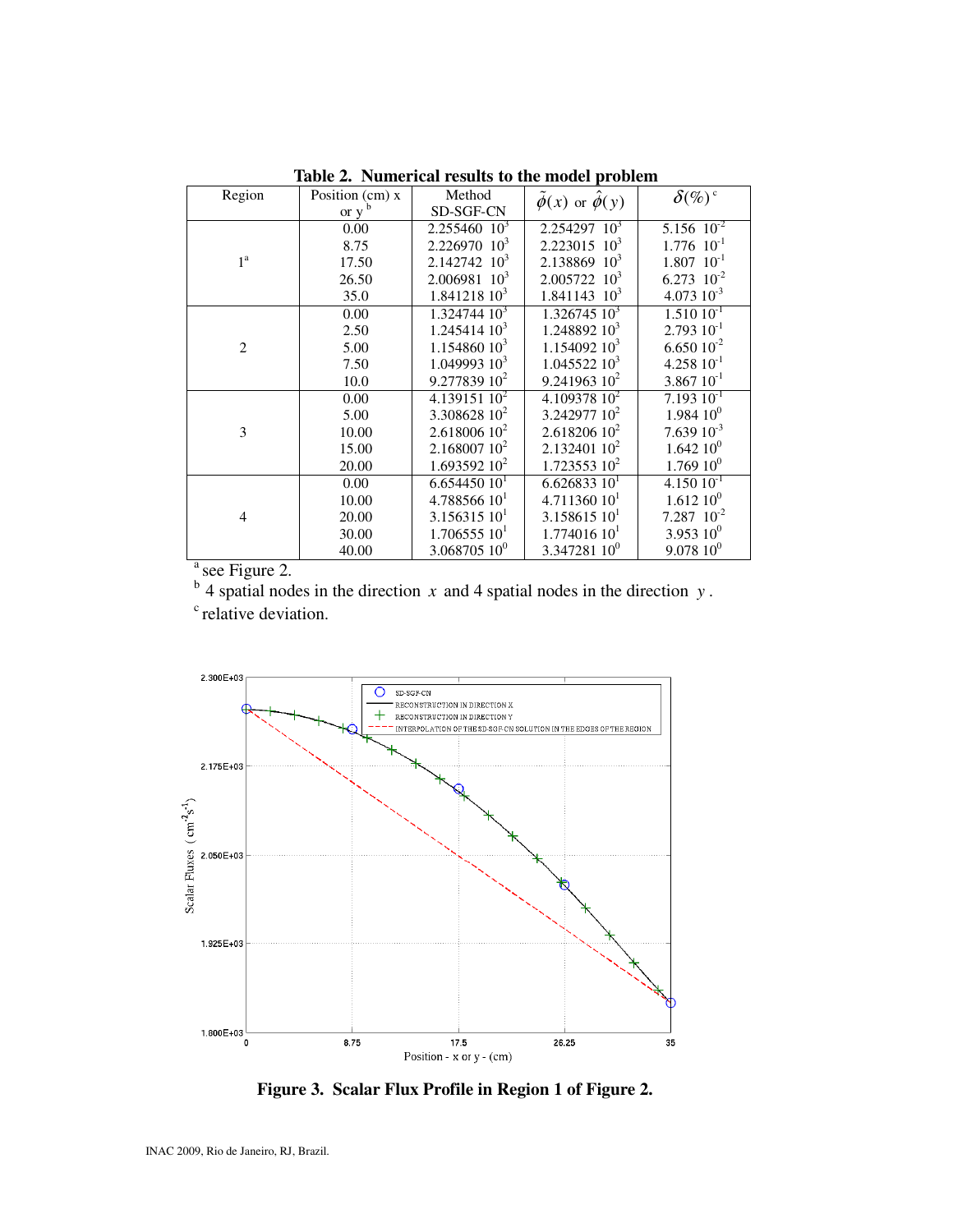

 **Figure 4. Scalar Flux Profile in Region 2 of Figure 2.** 



 **Figure 5. Scalar Flux Profile in Region 3 of Figure 2.**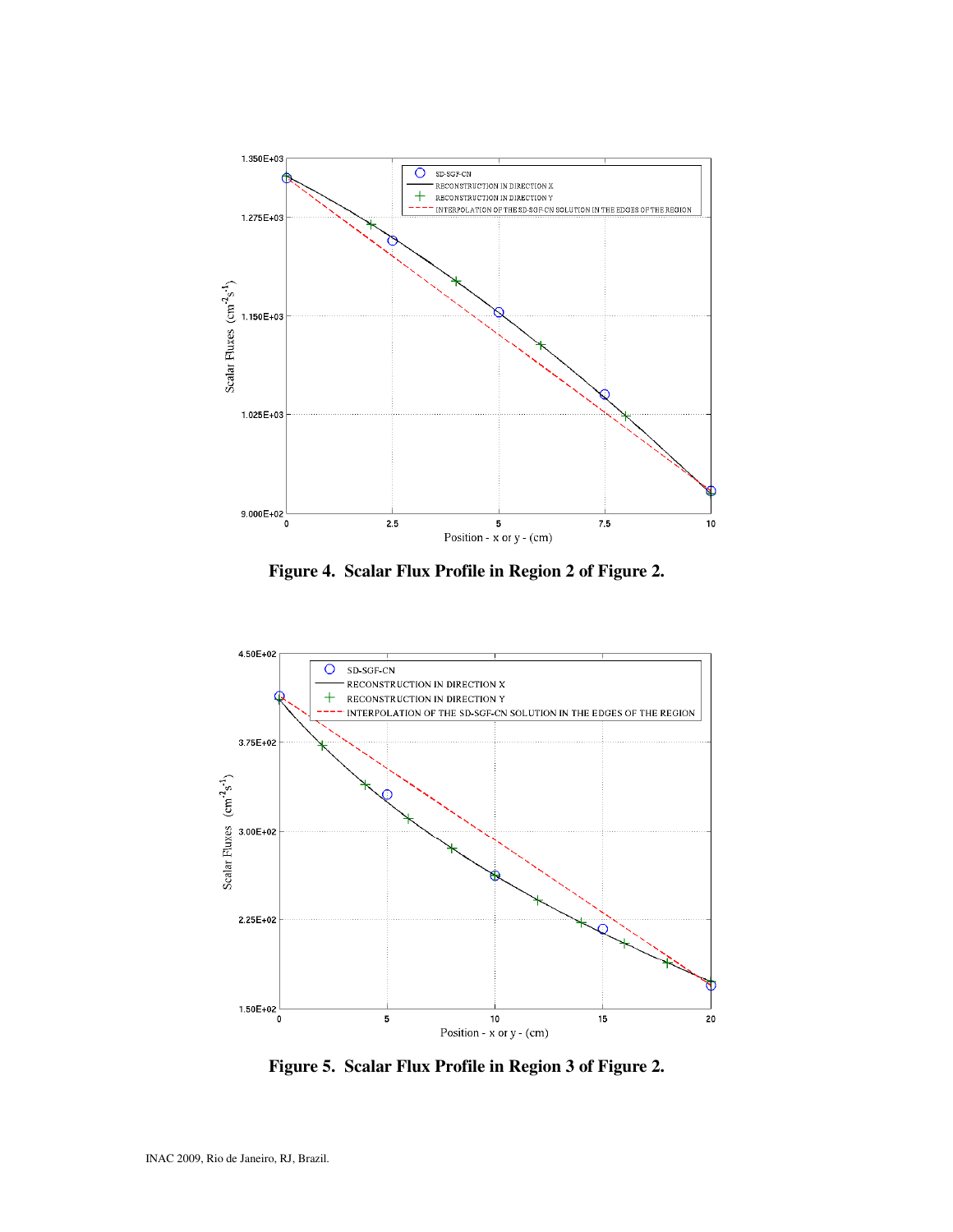

**Figure 6. Scalar Flux Profile in Region 4 of Figure 2.** 

#### **4. CONCLUSIONS**

In this paper, the spectral nodal SD-SGF-CN method is used to determine the node-edge average angular fluxes along the edges of the discretization nodes with isotropic scattering in two-dimensional  $S_N$  eigenvalue problems.

The results presented in Table 2 and in Figure 3, 4, 5 and 6 indicate that we can use the analytical solutions of the  $S_N$  transverse-integrated nodal equations to perform the withinnode reconstruction scheme of the node-edge average scalar flux. In general, the reconstruction scheme provides satisfactory results for the profile of the node-edge average scalar flux, with relative deviations that do not exceed 10% with respect to the SD-SGF-CN numerical results as generated on finer spatial grids. This is due to the fact that the SD-SGF-CN method is not free from spatial truncation error, as it is in slab geometry.

## **ACKNOWLEDGMENTS**

The authors acknowledge the help given by Professor Gustavo M. Platt during the implementation of the reconstruction scheme as described in this paper. The authors also acknowledge Fundação Carlos Chagas Filho de Amparo à Pesquisa do Estado do Rio de Janeiro (FAPERJ – Brazil) for the financial support.